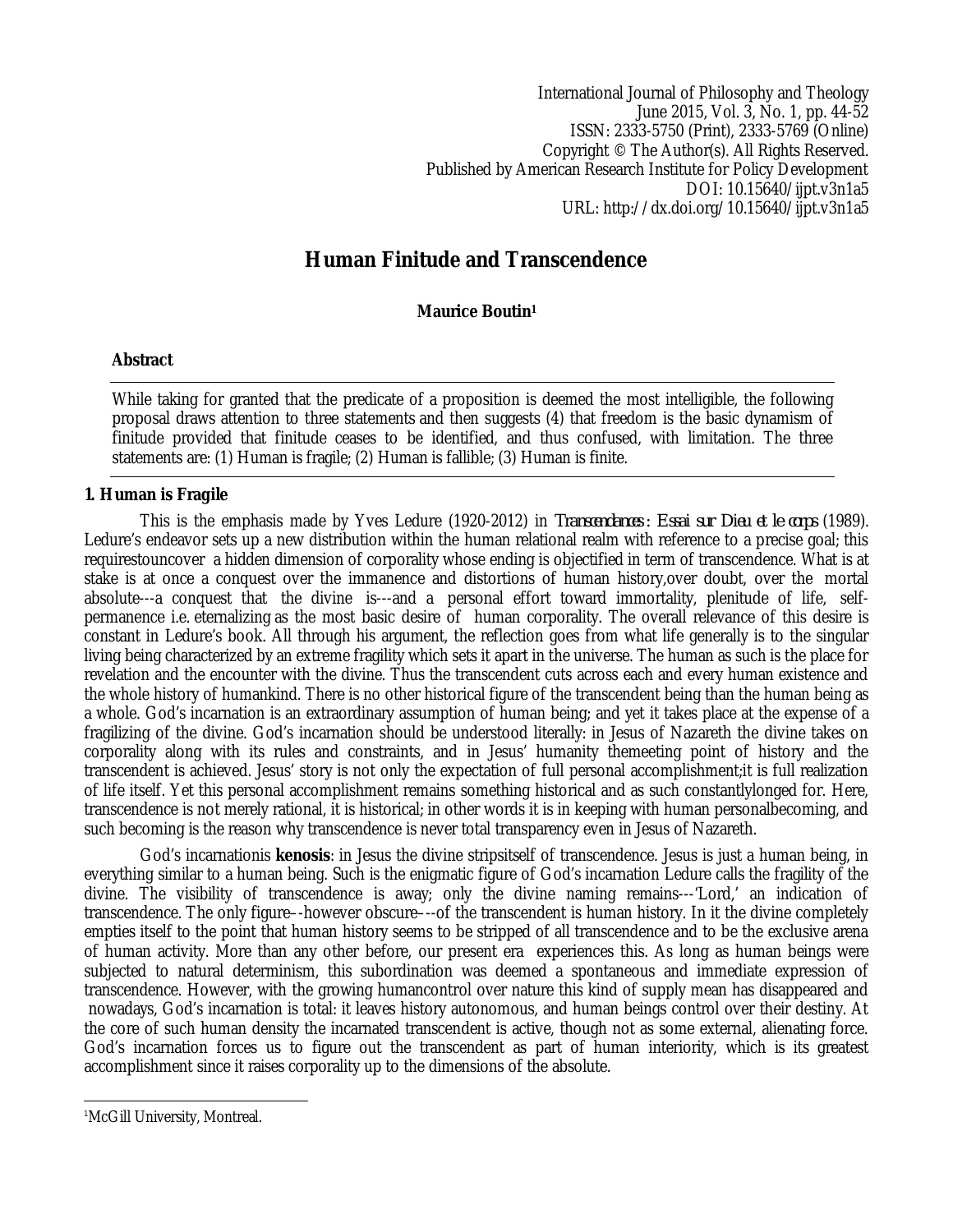The gnostic readings and the docetic interpretation of God's incarnation attest to the difficulty of acknowledging that the human body is capable of being the transcending God. Of course, Christian ontotheology does overshadow such capacity. And yet the incarnation of the transcending God entails the accomplishment of anthropology and thus becomes the secret of anthropology. By putting God's incarnation at the center of its discourse, Christianity resumes what is latent in today's anthropologies: human self-affirmation. But more than that, becauseit gives something ultimate to human self-affirmation and opens up a future which corporality alone---on account of death---cannot hope for. For Ledure, the task consists in deciphering the positive core of transcendence as a call for human freedom and a way toward self-accomplishment.This is not just pure possibility, i.e. a reality stripped of itself. On the contrary, freedom as a choice does away with tyrannical immediacy and opens up a promising future;it does not in any way end up in some sort ofair pocket, i.e. in hopeless idealism content with the management of a present situation stripped of any future perspective.

#### **2. Human Is Fallible**

*Fallible Man* is the title of the first part of Paul Ricoeur's (1913-2005) *Finitude and Guilt*, the second volume (1960; 1986) of his *Philosophy of Will*. As Walter J. Lowe reminds, *Fallible Man*"is not concerned with the concrete manifestation of fault, whatever its form may be [the notion of fault was elided in the first volume of *Philosophy of the Will* devoted to*The Voluntary and the Involuntary*], but rather with that in humans which permits fault to arise: fallibility."<sup>2</sup>The word 'fault' should be taken in the geological sense : a break, a rift, a tearing. Ricoeur frequently uses the words *faille* (break, breach, fault), which is akin to *faillibilité*, as well as *écart* (gap, di-gression), *fêlure* (rift), *déchirement*  (a tearing, torn) to describe human being's existential condition. The same sense is provided by the verb 'to err' (in the sense of wandering, going astray, deviating), which is retained in ab*err*ant and *err*or. Ricoeur's book, therefore, is concerned with that which allows for the possibility of a 'rift' in human beings, what enables them to 'err,' to become divided against themselves and thereby to become the 'flawed' creatures.<sup>3</sup> According to Ricoeur, «fragility is not merely the 'locus,' the point of insertion of evil, nor even the 'origin' starting from which human being falls : it is the 'capacity' for evil. To say that human being is fallible is to say that the limitation peculiar to a being who does not coincide with himself is the primordial weakness from which evil arises.»<sup>4</sup> What Ricoeur calls 'disproportion,' or 'discord,' (e.g. pp. 75 &141) is aconstant issue in *Fallible Man*; it comes time and again in all kinds of contexts. Hisgoal is to work out an «anthropology of fallibility» (p. 82) in three steps. The first two steps deal withtranscendental imagination whose work is «to take the thing and the person for reflective references,» (p. 8l)the second step still remaining «quite formal, having escaped a transcendental formalism only to enter upon a practical formalism, that of the idea of the person.» (p. 69)The third step pertains to the 'heart', the *Gemüt*, feeling.Ricoeur's argumentation is sketched as follows:

In advancing step by step from consciousness in general to self-consciousness and then to feeling, or, in other words, from the theoretical to the practical to the affective, philosophical anthropology progresses to a heightened sense of inwardness and more fragility. The moment of fragility of consciousness in general is, we recall, the transcendental imagination, a blind spot of knowledge transcending itself intentionally in its correlate, the thing. Consequently the synthesis of speech and appearance is a synthesis in the thing itself, or rather in the objectivity of the thing. The second moment of fragility is that of respect. It corresponds to the project of the self or the person. But the paradoxical, disproportionate constitution of respect is transcended intentionally in the representation of the person, which is still a kind of objective or objectival synthesis. The 'heart,' the restless heart, would be the fragile moment *par excellence*. All the disproportion that we have seen culminate in the disproportion of happiness and character would be interiorized in the heart. But the question is whether a philosophy of the 'heart' is possible. It must be a philosophy which does not relapse into the *pathétique*, but which is foregrounded inthe level of reason which is not satisfied with the pure and the radical, but which demands the total, the concrete. The direction in which we must look is shown to us by the very movement of the preceding reflection. That reflection is made up of a reduction of the *pathétique*. But that *pathétique* is not devoid of all thematic structure; it was not utterly alien to the sphere of speech for it even has a language proper to it, that of myth and rhetoric.

 $\overline{a}$ <sup>2</sup> W.J. Lowe, "Introduction," in P. Ricoeur, Fallible Man.New York: Fordham University Press, 1986, p. xxxv. – See bibliography.

<sup>3</sup> W.J. Lowe, Ibid., p. xxxv.

<sup>4</sup> P. Ricoeur, Fallible Man, p. 146. – If not specified otherwise, all page indications in the text refer to this book.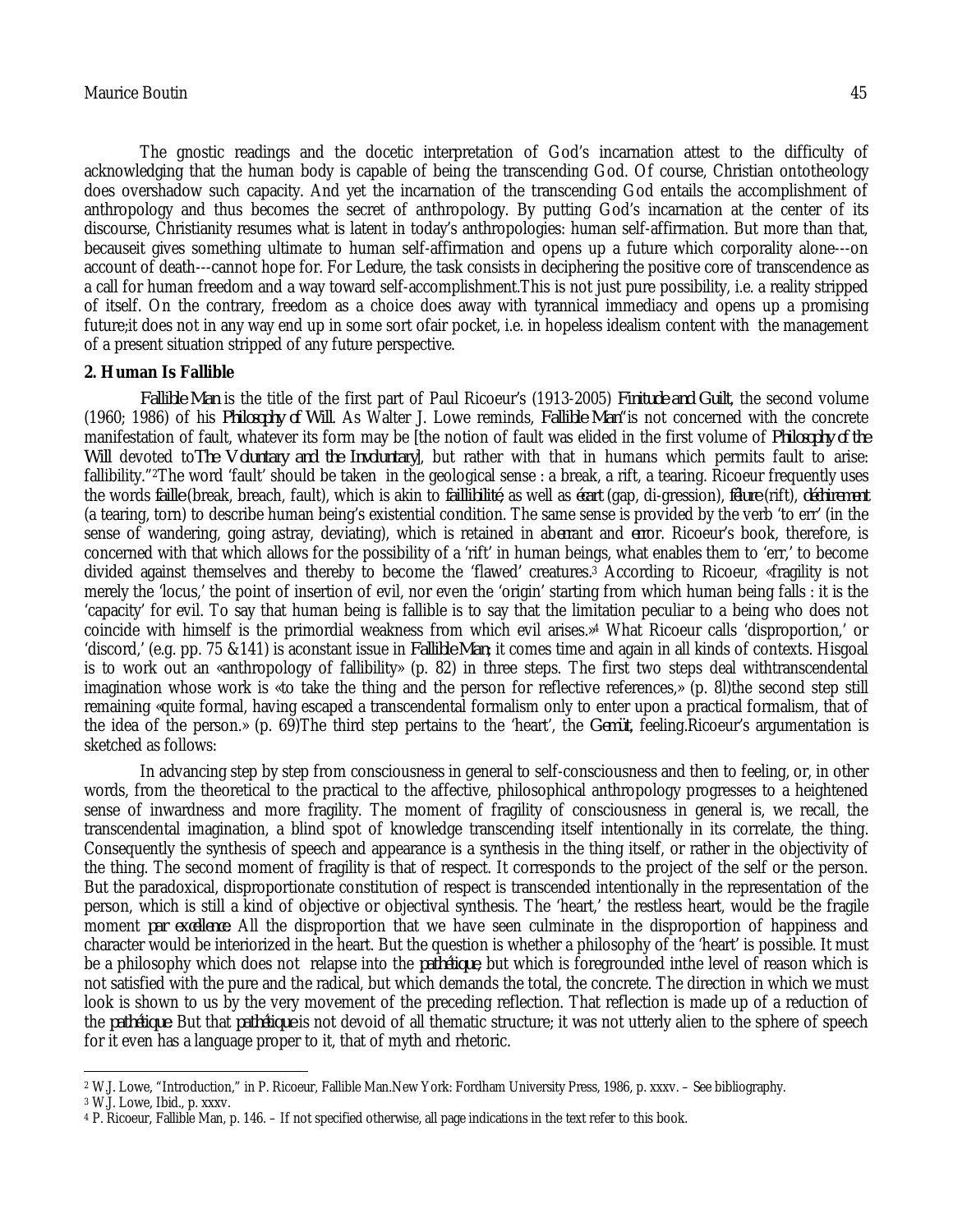Therefore, if that pathos is already mythos, that is, speech, it must be possible to reconstruct it in the dimension of philosophic discourse.Now, this mythos bespeaks the primordial crucifixion that is the misery of the intermediate being. A merely transcendental reflection of the thing does not fully restore that theme, nor does the practical reflection on the person. If a philosophy of feeling is possible, it is feeling that should express the fragility of the intermediate being that we are. In other words, what is at stake in philosophy of feeling is the very gap between the purely transcendental exegesis of 'disproportion' and the lived experience of 'misery.' The two questions are connected, the question of method and the question of substance : the question of the possibility of a philosophy of feeling and that of a completion of the meditation on 'disproportion' in the dimension of feeling. We must resolve these two questions together. (pp. 82-83) The «locus and the node of disproportion» (p. 91) is situated between sensuous desire and reason. This 'between' called  $\theta$  buoch Plato «constitutes the human feeling *par excellence»* and allows for «an understanding of the whole of human fragility.» (p. 92) Ricoeur's «working hypothesis»presented right at the beginning of his essay (pp. 1-6) is then summarized later on in the following statement: «Man's humanity is the discrepancy in levels, that initial polarity, that divergence of affective tension between the extremities of which is placed the 'heart'.» (p. 92) According to Ricoeur, human disproportion or discordis to be understood as «the polarity within the human being of the finite and the infinite [...]. Human specific weakness and essential fallibility are ultimately sought within this structure of mediation between the pole of finitude and the pole of infinitude.» (p. xliv)The «*global* character» of human disproportion plays a central role in Ricoeur's «attempt at totalization» of the various facets of finitude.

Thereby one should keep in mind that totality is not just the addition of «everything human–-ideas, beliefs, values, signs, works, tools, institutions.» (p. 67) Yet the question remains : « How should I pass from the idea of a sum to that of a whole? Man's function, insofar as it is distinct from the sum of his partial intentions, would elude me if I could not connect the movement of the whole to the very project of reason, which is that in me which*demands the totality.*» (p. 66) This does not mean thatthe idea of totality would be «merely a rule for theoretical thought. It dwells in the human will and in this way becomes the source of the most extreme 'disproportion': that which preys on human *action* and strains it between the finitude of character and the infinitude of happiness.» (p. 67) Finitude is«*my* point of view.» (pp. 20-21) The overall relevance of «finite perspective» as a theme (p. 61) in Ricoeur's approach leads to the relation of human finitude and limitation up to the point of**deducing finitude from the limited point of view taken naturally**. Walter J. Lowepointedly describes Ricoeur's « regressive analysis » (p. 21) or « regressive route » (p. 23) in his introduction to *Fallible Man* by saying : «I do not know my finitude by a simple act of introspection, looking within myself. Rather I begin by noting that a given object presents only one side of itself: it is on this basis that I realize that I see things from a specific, limited point of view and am, in this sense, finite.» (p. xvi)

#### **3. Human is Finite**

Dissociating himself from what he calls «The *Pathétique* of 'Misery',» (pp. 6-15) Ricoeur starts by analyzing «Finite Perspective» (pp. 18-24) and «Infinite Verb» (pp. 24-37), and heputs Descartes' «theme of finite-infinite» at the basis of his analysis of human fallibility. By doing so, he dissociates himself from what he considers the contemporary tendency to make finitude «the global characteristic»–-as he calls it---of human reality. He adds: To be sure, none of the philosophers of finitude has a simple and non-dialectical concept of finitude; all of them speak in one sense or another of the transcendence of human being. Conversely, Descartes, having announced an ontology of the finiteinfinite, continues to call the created human being finite with respect to the divine infinitude. Consequently it is unwarranted to exagerate the difference between the philosophies of finitude and a philosophy that starts straightway with the paradox of finite-infinite human being. But the difference is not trivial even when it is reduced to one of accent or tone. The question is whether human transcendence is merely transcendence *of* finitude or whether the converse is not something of equal importance : as will be seen, human being appears to be no less discourse than perspective, no less a demand for totality than a limited nature, no less love than desire. The interpretation of the paradox beginning with finitude does not seem to us to have any privilege over the opposed interpretation. According to the latter, human being is infinitude, and finitude is a sign that points to the*restricted* nature of this infinitude; conversely, infinitude is a sign of the *transcending* of finitude. Human being is no less destined to unlimited rationality, to totality, and beatitude than limited to a perspective, consigned to death, and riveted to desire. Our working hypothesis concerning the paradox of the finite-infinite implies that we must speak of infinitude as much as of human finitude.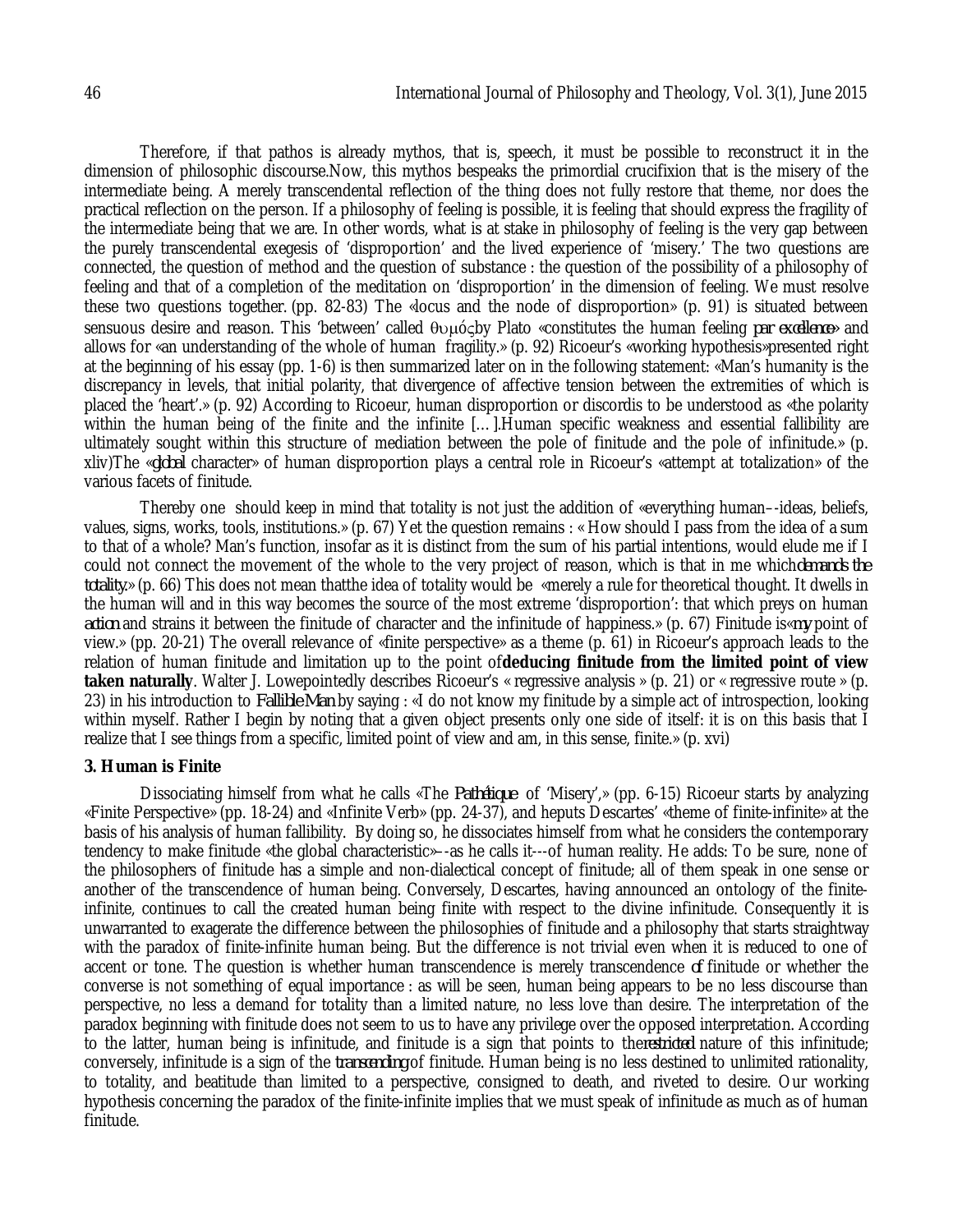# Maurice Boutin 47

The full recognition of this polarity is essential to the elaboration of the concepts of intermediacy, disproportion, and fallibility, the interconnections of which we have indicated in moving from the last to the first of these concepts, (pp.3-4) i.e. from human finitude to infinitude, from perspective, desire, limited nature and death, to discourse, demand for totality, love and beatitude.For Ricoeur, planet earth remains what it has been for so long:a place for corruption, limited movements and death, a place for great sub-lunar cemeteries, «the dark spot on the clear jacket of the sky,»<sup>5</sup>which encourages at best a kind of private property on fascinating mysteries. Actually, it provides the humiliation of all human beings, compared to a supra-terrestrial space practically out of reach for them. Ricoeur's promise of «unlimited rationality» to which human being « is no less destined » is indeed a meager consolation. No wonder when he speaks in the conclusion of *Fallible Man* of «la tristesse du fini»---«the sadness of the finite.» (pp. 138 to 140)Sadness is for him an «excellent word» referring to «a negative lying deeper than all language.» (p. 140) Following Spinoza, Ricoeur defines sadness as «a passion by which the soul moves to a lesser perfection.» He adds: Besides the sadness that expresses the intermittent character of my effort to exist, there is a ground of sadness that may be called the sadness of the finite. This sadness is nourished by all the primitive experiences that, to express themselves, have recourse to negation : lack, loss, dread, regret, deception, dispersion, and irrevocability of duration. Negation is so obviously mixed in with them that we can indeed hold this experience of finitude for one of the roots of negation. (p. 139) The analyses « proposed under the heading of pure description » (p. xli)in the first volume of *Philosophy of Will*were, as Ricoeur says in the « Preface » to *Fallible Man,* necessary to put Fault and the whole experience of human evil [in *parentheses*] so as to delimit the field of pure description. In thus bracketing the domain of fault, I sketched the neutral sphere of human being's most fundamental possibilities, or, as it were, the undifferentiated keyboard upon which the guilty as well as the innocent human being might play.Straightway that purely descriptive neutrality endowed all the analyses with a deliberately chosen, abstract turn. The present work [namely *Fallible Man*] intends to do away with this purely descriptive abstraction by reintroducing what was bracketed. Now, to take away the abstraction, or to remove the parentheses, is not to draw the consequences or apply the conclusions of pure description. It is to disclose a new thematic structure that calls for new working hypotheses and a new method of approach. (p. xli)

When in the conclusion of *Fallible Man,* Ricoeur---despite the firm intention to work out new hypotheses and a new method of approach---talks about « la tristesse du fini », he indicates that he has left **in no way** the domain of the « pure description » of « the neutral sphere of human being's most fundamental possibilities », since such a description in the first volume of *Philosophy of Will* ends up**also** with reference to a threefold «tristesse» (translated as «sorrow»): «the sorrow of finitude» (pp. 447-48),which refers to « la tristesse du fini », then «the sorrow of formlessness» (pp. 448-450), and «the sorrow of contingence» (pp. 450-56) followed by a section on «experience of contingence and the idea of death.» (pp. 456-63) To a large extent, human finitude is taken for granted not only in the philosophy of religion, but also in Christian theology with the exception of the theology of creationthat emphasizes the creature character of human being. And yet even there, Karl Rahner states, one hates created reality because it is not that which is upon itself unconditioned. One calls it the relative, the contingent, that which is related to God and can thus be determined only negatively as mere limitation of the infinite being as such, which alone counts. And one forgets that precisely that conditioned reality is loved unconditionally by the unconditioned and has for that reason a relevance that makes out of it more than just a provisory reality vanishing before God; one forgets that the created unconditioned forbids us to appreciate it only negatively.<sup>6</sup> One may add that human finitude isoften practically ignored in the various approaches to the notion of revelation, with a few exceptions including Karl Rahner.<sup>7</sup> Breaking the spell of totality and the magic of the infinite goes along with the breach of finitude qua limitation. To confuse finitude with limitation may indeed be well intentioned. However, to break with such a confusionbrings human being back to transcendence as one's proper enabling,8according to which limitation consists precisely in having no limitation. **A self-proclaimed finitude breaks with limitation and not transcendence as such.**Human being is finite.

 $\overline{a}$ <sup>5</sup>Peter Sloterdijk, Sphären II: Makrosphärologie – Globen. Frankfurt-Main: Suhrkamp, 1999, p. 420.

<sup>6</sup>Quoted in Jacynthe Tremblay, Finitude et devenir: Fondements philosophiques du concept de révélation chez Karl Rahner [series "Héritage et Projet," 47]. Montreal: Fides Publ., 1992, p. 319, note 37.

<sup>7</sup> See J. Tremblay, Finitude et devenir, 1992, 539 p.

<sup>8</sup> Joan Stambaugh, The Finitude of Being. Albany, NY: SUNY Press, 1992, p. 11.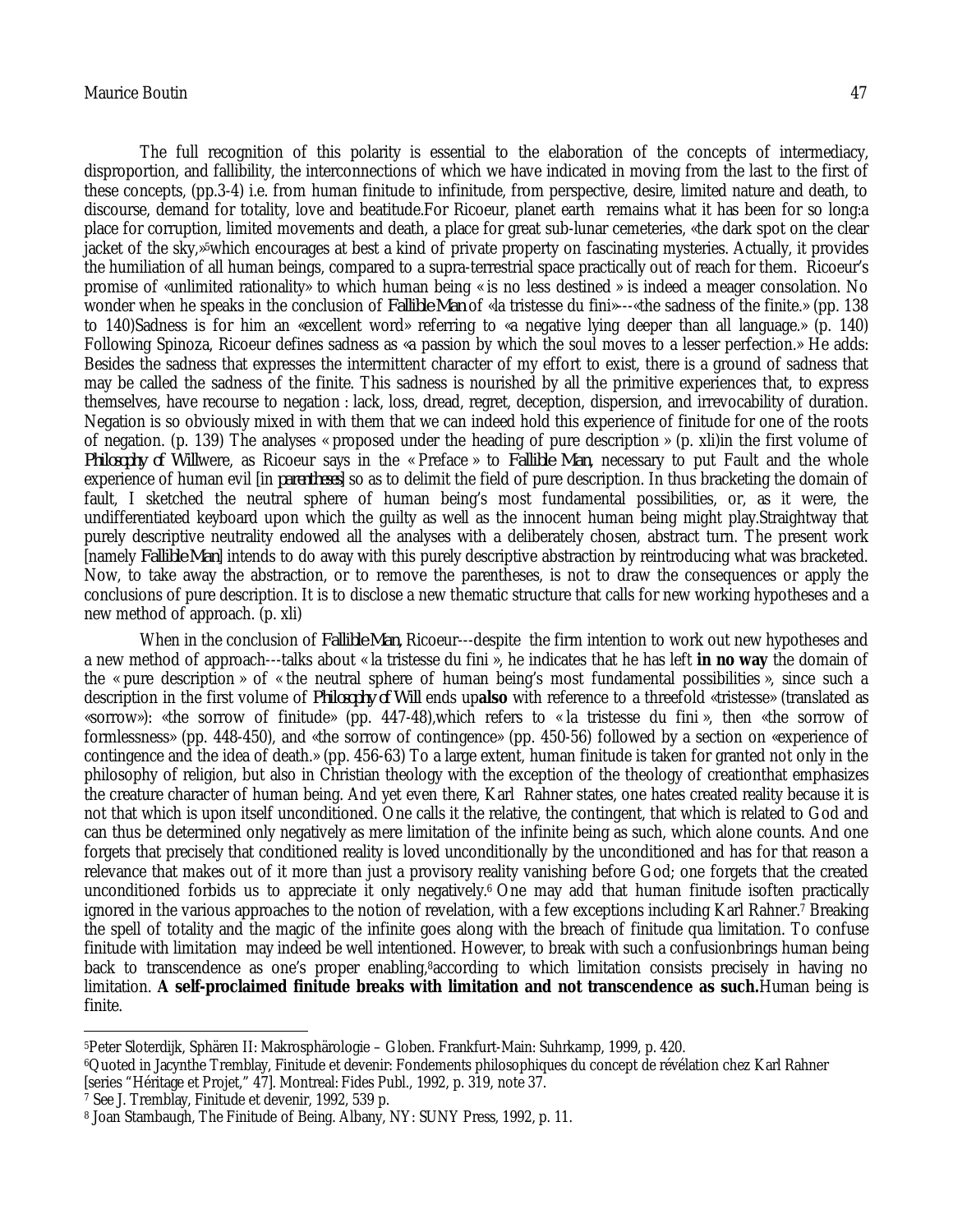Human finitude is kept alert---not in check---through transcendence; human finitude is the casket (*écrin*)---not the screen (*écran*)–--of transcendence. The illusion that is ours pertains less to the true import of knowledge than to the tendency to reify knowledge and to forget that the forms of thinking go further than what is just 'given.' To read divine transcendence into human finitude reminds us that a godwho does not become human only enjoys at best a transcendence akin to the transcendence of ideas; it reminds us also that the important thing consists in knowing what one says, which is less obvious than one may believe, especially when – as Ricoeur does - «a vague, formless transcendence» is chastized because it would be viewed only as «a simple field of appearance», not as «an intelligible order» (p. 44) under «a totalizing consideration» (p. 48) for which finitude can only be limitation.

## **4. Finitudeand Freedom**

Ricoeur takes as the starting point of his reflection on human fallibility what he calls «the conditions of possibility of the objectivity of the thing.» (p. 47) Hereadily acknowledges that the «nexus of things especially lacks the presence of persons with whom we work, fight, and communicate, and who stand forth on the horizon of things, on the setting of pragmatic and valorized objects, as other poles of subjectivity, apprehension, valorization, and action.» (pp. 47-48) And yet he suggests a «striking resemblance » between the 'synthesis' of reason and existence (p. 72)---or reason and finitude (p. 74)–--that the person is on the one hand,and the synthesis ofthe object (p. 72) on the other hand, with the only difference that the synthesis in which the form of the person is constituted is deemed «fragile», whereas the synthesis in which the thing's form is constituted is deemed «hidden» (p. 79). However, the possibility of the synthesis in the object «is in no way an experience capable of being dramatized; the consciousness of whose province it belongs is by no means self-consciousness, but the formal unity of the object, a project of the world.» (pp. 106-7)According to Ricoeur, «most often we treat ourselves as objects. Working and social life require this objectification; our very freedom depends on these social regularities which give us a routine existence.» (p. 101)

«Inasmuch as the most important obstacles and dangers of life come from intersubjective reality», «the insertion of another person among the consumable objects toward which the sensible appetite is directed constitutes a turn that is singularly more decisive than the insertion of an obstacle and danger between desire and pleasure, or between repulsion and pain.» (p. 109) «The encountering of another person is what breaks the finite, cyclic pattern of the sensible appetite.» (p. 111) «In imagining another state of affairs or another kingdom, I perceive the possible, and in the possible, the essential. The understanding of a passion as bad requires the understanding of the primordial by the imagination of another empirical modality, by exemplification in an innocent kingdom.» (p. 112) Ricoeur lets himself «be guided by the constitution of objectivity for which feeling is the counterpart through interiorization» (p. 122) with regard to what he calls «the context of having» (pp. 114-6), «the context of power» (pp. 116-120), and «the quest for esteem» and «reciprocity» (pp. 120-4).

**Having -** «Mine and yours, by mutually excluding each other, differentiate the I and the you through their spheres of belonging. Strictly speaking, the multiplicity of subjects is not a numerical multiplicity. Each *ego* retains a fringe of spiritual indifferentiation which makes communication possible and which makes the other my like. But the mutual exclusion, begun by the body insofar as it is a separate and occupied spatiality, is continued by mutual expropriation; the attachment of the body changes character through the interference of the attachment to the 'mine.' If I hold to my house because of my body, the relation to my body becomes, in turn, dependent on the economic relation to things that nourish it, clothe it, and protect it. Being established and settled completes incarnation and transforms it through and through. Moreover, the relation of appropriation invades the region of the mind step by step : I can be in a relation of appropriation with my thoughts (I have my ideas about that, I say). Straightway the mutual expropriation moves from the body to the mind and carries to completion even into their very inwardness the breach between the I and the you. » (pp. 114-5)However, « it should be possible to draw a dividing line that cuts not between being and having, but between unjust having and a just possession that would distinguish among human beings without mutually excluding them.And even if all innocence had to be denied to private appropriation, the relation between human being and having would still be reaffirmed on the level of a 'We.' Through the mediation of the 'we' and the 'our,' the 'I' would again join itself to a 'mine.' Thus, imaginative variation encounters a limit that bears witness to the resistance of an essence : I cannot imagine the I without the mine, or human being without having.» (p. 115)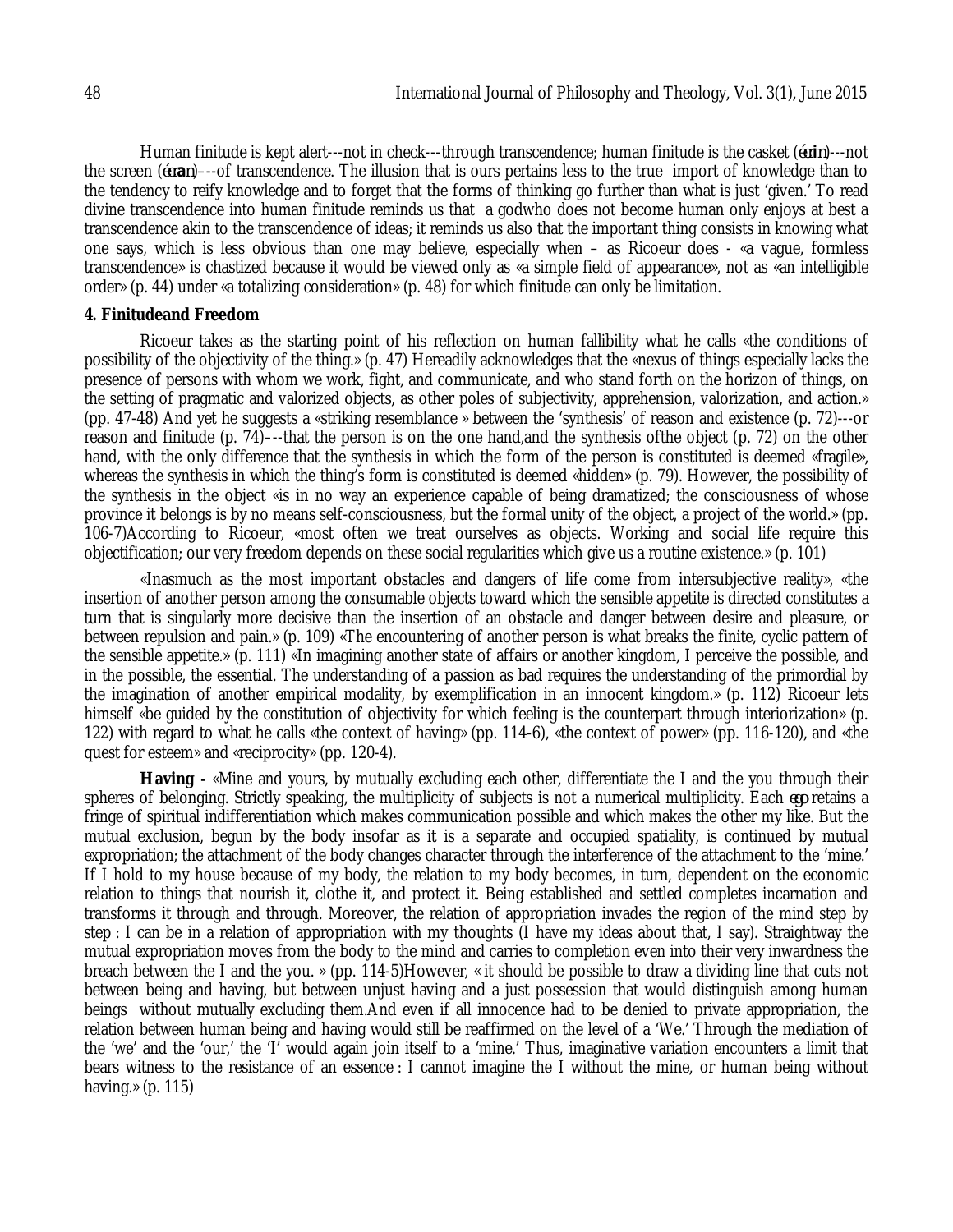**Power –**«[…] I could not understand power as evil if I could not imagine an innocent destination of power by comparison to which it is Fallen. I can conceive of an authority which would propose to educate the individual to freedom, which would be a power without violence; in short, I can imagine the difference between power and violence; the utopia of a Kingdom of God, a City of God, an empire of minds or a kingdom of ends, impliessuch an imagination of non-violent power. This imagination liberates the essence; and this essence governs all efforts to transform power into an education to freedom. Through this highly meaningful goal I 'endow' history, in fact, with a meaning.» (p. 120)

**Esteem and Reciprocity -** «The quest for reciprocity [...] is not satisfied by the interhuman relations in the context of having, which are relations of mutual exclusions, nor by the relation in the context of power, which are asymmetrical, hierarchical relations, and therefore non-reciprocal ones. This is why the constitution of the *Self*is pursued beyond the economic and political spheres in the realm of interpersonal relations. It is there that I pursue the aim of being esteemed, approved, and recognized. My existence for myself is dependent on this constitution in another's opinion.» (p. 121) «Up to now we have made it our policy to let ourselves be guided by the constitution of objectivity for which feeling is the counterpart through interiorization. What is the objectivity here that follows up the objectivity of economic 'goods' in the quest for having and the objectivity of political institutions in the quest for power? It seems that there is no longer any objectivity at all.» (p. 122) Here, Ricoeur adopts what he calls «a reflection of a Kantian style»---as follows : esteem «involves a representation, the representation of an end that is not merely an 'end to be realized,' but an 'end existing by itself.' The person as represented is just this. Now, this representation has a status of objectivity insofar as the worth of this end is not merely *for* us, but in *itself*. The opposition between the representation of an end in itself and that of a means for us is of itself constitutive of a dimension of objectivity. Not to be able to utilize another person is to encounter objectivity as a limit of my arbitrariness. Objectivity consists in that I cannot use another merely as a means, nor utilize persons like things. [… ] Kant gives the name of humanity to this objectivity. The proper object of esteem is the idea of human being in my person and in the person of another. I expect anoher person to convey the image of my humanity to me, to esteem me by making my humanity known to me. **This fragile reflection of myself in another's opinion has the consistency of an object; it conceals the objectivity of an existing end that draws a limit to any pretension to make use of me. It is in and through this objectivity that I can be recognized**.» (pp.122-3; emphasis mine) «Cultural objectivity is the very relation of human beings to human beings represented in the idea of humanity; only cultural testimonies endow it with the density of things, in the form of monuments existing in the world : but these things are 'works.' It is this formal and material objectivity of the idea of human being that engenders an affectivity to its measure : the cycle of the feelings of esteem.» (pp. 123-4) «Because the relation to self is an interiorized relation to another, opinion and belief are the core of it; worth is neither seen nor known but believed. I believe that I am worth something in the eyes of another who approves my existence; in the extreme case, this other is myself. Insofar as I am affected by it, this belief, this credence, this trust, constitutes the very feeling of my worth.» (p. 124) «Nothing is more fragile, nothing is easier to wound than an existence that is at the mercy of a belief; and one can understand how the 'feeling of inferiority' could serve as a clue to the genesis of neuroses.» (p. 125)

According to Ricoeur, feelings not ruled by the belonging to 'Ideas' or the belonging to a 'We' «are essentially formless, moods, *Stimmungen*, or, as someone has termed them, atmospheric feelings. […] It might be said that the unconditioned, which is thought but not known by means of objective determinations, is experienced in a modality of feeling that is equally formless. If being is 'beyond essence,' if it is horizon, it is understandable that feelings that most radically interiorize the supreme intention of reason might themselves be beyond form. 'Moods' alone can manifest the coincidence of the transcendent, in accordance with intellectual determinations, and the inward, in accordance with the order of existential movement. The height of the feeling of belonging to being ought to be the feeling in which what is most detached from our vital depth–-what is absolute, in the strong sense of the word–-becomes the heart of our heart. But then one cannot name it; one can merely call it theUnconditioned that is demanded by the reason and whose inwardness is manifested by feeling.» (pp. 105-6) Let us conclude these long quotations by the following words. For Ricoeur, «Human being is the Joy of Yes in the sadness of the finite.» (p.140) «If the human being is capable of Joy, of Joy in and through anguish, that is the radical principle of all 'disproportion' in the dimension of feeling and the source of human being's *affective fragility*.» (p.106) «With feeling, the polemical duality of subjectivity replies to the solid synthesis of objectivity.» (p.107) «The object is synthesis; the self is conflict.» (p. 126)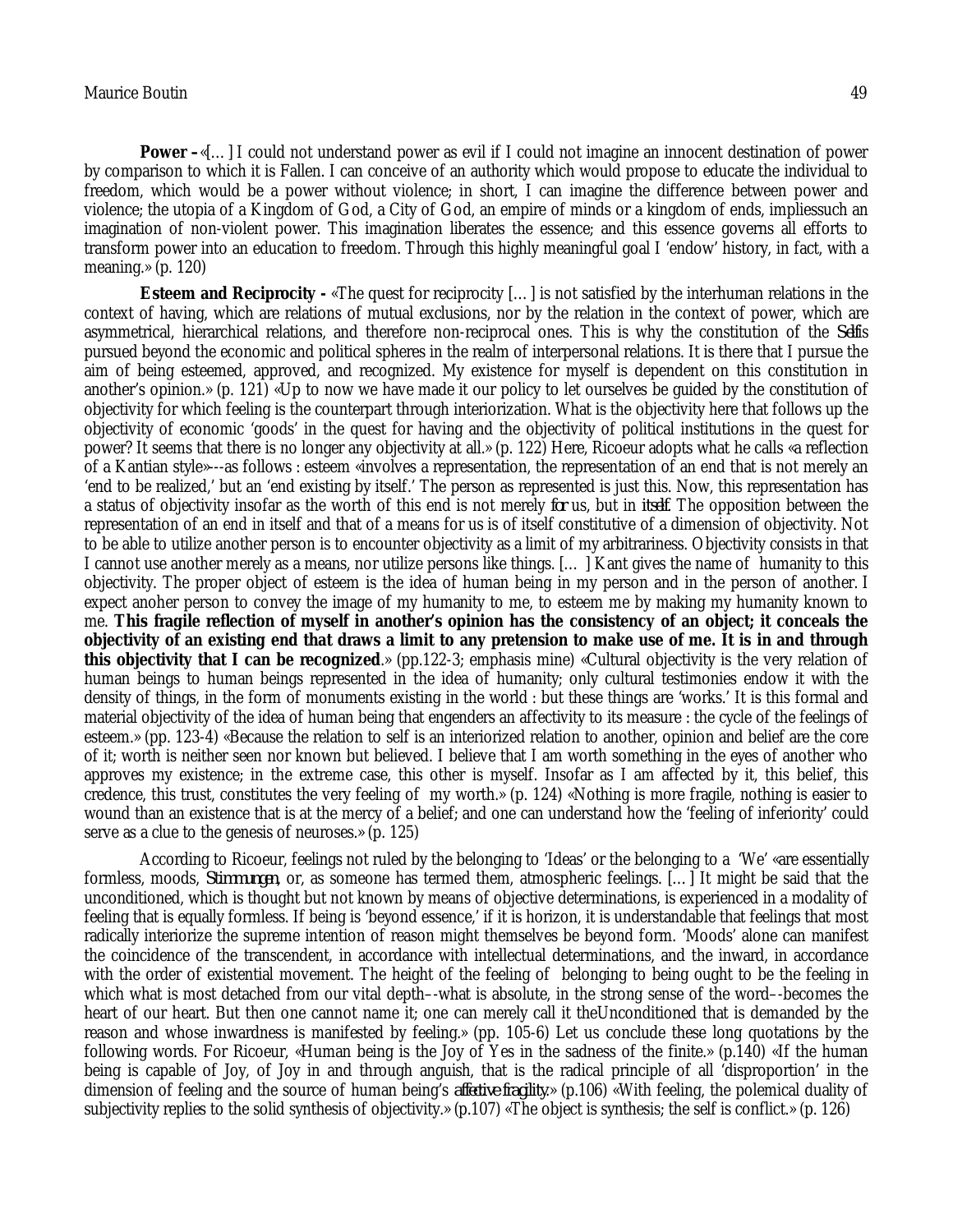Except on pages 101 and120 quoted above,there are but a few allusions to freedomin *Falllible Man*. In the end of the «Preface», Ricoeur refers to the «grandeur» and the «limitation» of what he calls «an ethical vision of the world.» (p. xlix) In such a vision—-and this is its «grandeur»—-«not only is it true that freedom is the ground of evil, but the avowal of evil is also the condition of the consciousness of freedom. For in this avowal one can detect the delicate connection of the past and the future, of the self and its acts, of non-being and pure action in the very core of freedom.» As to its «limitation», it is «already signified in the ambiguous structure of the myth of the fall : by positing evil, freedom is the victim of an Other.» (p. xlix) In chapter two on «The transcendental synthesis» (pp. 17-45), the summary of the argumentation atthe end of the section on «Infinite verb» (pp. 24-37) includes the following considerations: The transcendence of speech centered upon the verb, and the verb revealed its soul of affirmation. In moving the accent from signification in general (which was understood rather in the sense of 'noun') onto the verb, we move it also from the truth-intention to the freedom-intention. Here again the correlation between assent and a specific moment of speech prevents the separation of the two problematics of truth and freedom. The verb suprasignifies : that means that it signifies primarily as a noun and is built on the primary intention of signifying. Thereby our freedom of affirming–-insofar as it is tied to the verb –--is rooted in the soil of noun-meanings. Moreover, […] the verb binds human affirmation to the truth-intention in a twofold way. The verb considered as a declaration of being is the reference to the present time, and the reference to the subject is the verb as relational. The two dimensions of truth, existential and relational, are thus implied in the verb. Accordingly, if freedom of judgment lies in the act of affirmation, if the intentional correlate of affirmation is the verb, and if the verb aims at the truth, then freedom and truth form the noesis-noema pair [see Husserl] that is constitutive of human affirmation. (pp. 36-37)

These are the only explicit references to freedom in *Fallible Man*. Is it so because human finitude is understood by Ricoeur as limitation? Let us examine this issue by referring to the usual approach to human rights and freedom still inspired from the 1789 declaration of human rights, article 4. You have rights–-others also do! You are free---others also are! The rightsof others can interfere with my own rights and make their implementation more difficult and potentially impossible to achieve. The freedom of others is usually seen as a limitation of, andasa virtual and even real threatto, my own freedom. Considering others as threat goes along with individualism, subjectivism and instrumentality, and ultimately a loss of freedom. Not to be taken for granted, let alone to be just defended or even imposed, my own freedom is enabled only through my actual engaging in the realization of the freedom of others. The latter is not a limitation; it is not a virtual threat to my own freedom; it is its condition of possibility.I can be free only if I care for the freedom of others. Freedom emerges from the core of finitude itself. The mutual conditioning of personal freedom goes not from finitude as limitation (dependency) to the infinite, but from finitude to otherness.

#### **Conclusion**

Speaking may indeed be frightening because never enough is being said, even though what is said is always too much. To know why one says 'finitude' is to know why one no longer wishes to put the emphasis on 'infinite' (according to Ricoeur, a word «more expressive than meaningful» [p. 12]), on 'absolute,' 'limitation,' 'immanence','fallibility', or 'fragility.' The issue does not consist in merely incorporating the term 'finitude' into one's vocabulary while keeping the mindset intact or untouched; rather it is to put into question one's own habits of thinking. To say that human being is so finite that one no longer knows what human being is - thisis really to say nothing at all. This is so because **human finitude–-like meaning–-is not a theme of understanding, but the condition of possibility of being human.**I need to understand human finitude otherwise than as limitation and together with transcendence in order to understand transcendence otherwise than as mere super-imposition. Nowadays, philosophy allegedly reaches the peak of its art when it makes plain how to word things in case it would have something to say. Referring to finitude in direct relation to transcendence means that we are condemned, as it were, to creativity, namely to inquire into what remains to be done when nothing can be said. This is both the necessary and impossible task of religious thought.Creative people are those who prevent themselves from sinking into noxious routine. Even the absence of creativity has to be thought of in view of a new intimacy with what is deemed obvious.

**Only a finite being can be a transcendent being.** This point of departure is not just a matter of choosing a new «accent or tone», to borrow once again from Ricoeur (p. 3, quoted above # 3). The movement from and return to it might provide that the dwellling place in a wider world for human being does end neither in bitter disentchantment nor dull surfriding.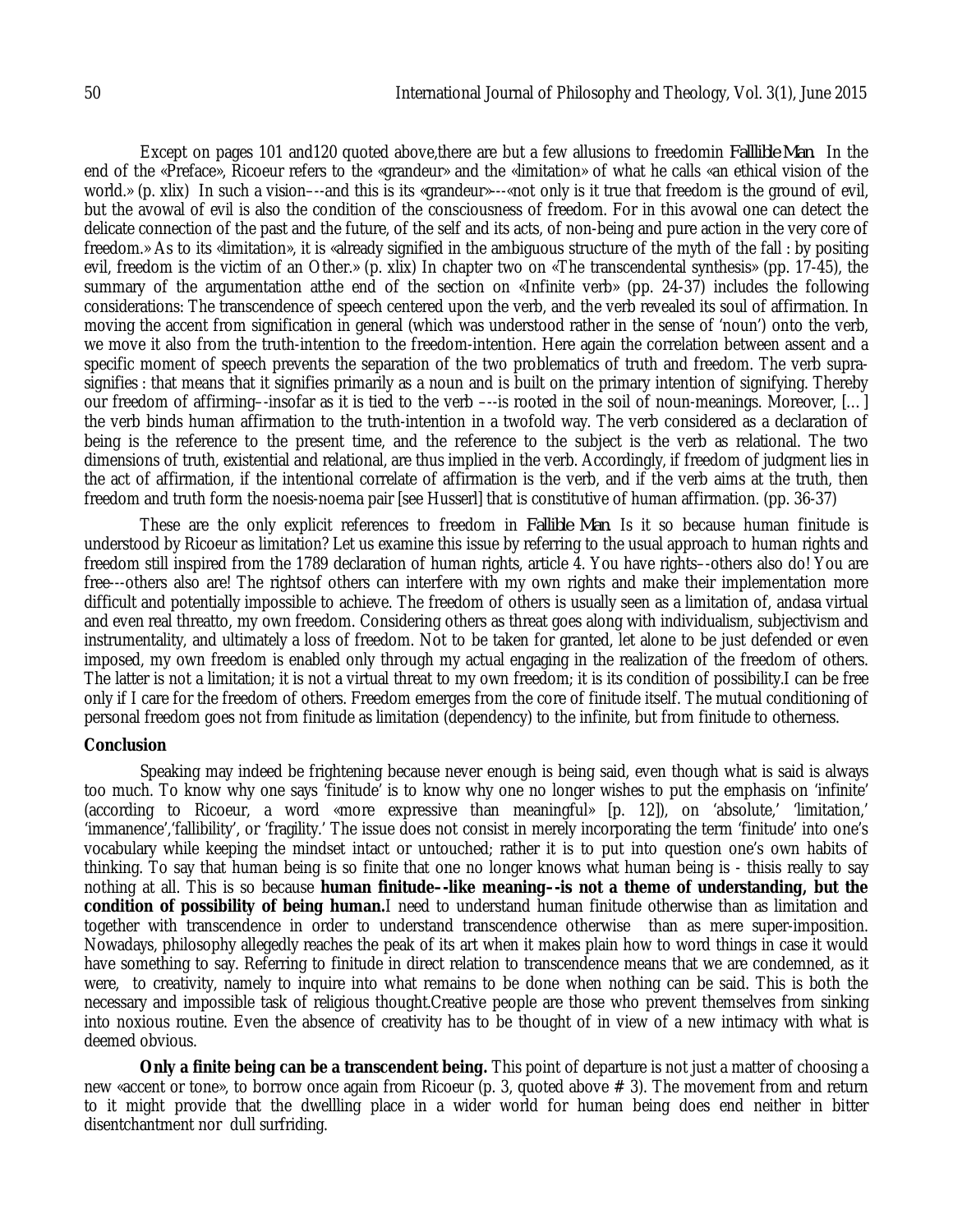## **Selected Bibliography**

Aboulafia, Mitchell. (1982) «Finitude and Self-Overcoming.» Dialogos 17 (N° 39)53-64.

- Birault, Henri. (1960) «Heidegger et la pensée de la finitude.» Revue Internationale de Philosophie 14. 135-162.
- Borel, Alain. (1972) Hegel et le problème de la finitude. Paris: La Pensée Universelle, 217 p.
- Boutin, Maurice. (1974) Relationalität als Verstehensprinzip bei Rudolf Bultmann [Beiträge zur Evangelischen Theologie, 67]. Munich: Chr. Kaiser Publ., 626 p.
- (1980) «Aporie et temporalité: Remarques sur un cas limite, l'herméneutique de la conclusion chez Castelli.» In Esistenza, Mito, Ermeneutica: Scritti per Enrico Castelli, ed. Marco M. Olivetti,vol. 1, 419-444. Padua: CEDAM Publ.,
- (1980) «Le texte biblique et la question du sens.» Laval Théologique et Philosophique36/2 (June). 139-171.
- (1983)«L'Un dispersif: Examen d'une requête récente.» In Neo-platonismo e Religione, ed. Marco M. Olivetti, 253- 279. Padua: CEDAM Publ. – On François Laruelle.
- (1983) «Anonymous Christianity: A Paradigm for Interreligious Encounter? » Journal of Ecumenical Studies. 602-629.
- (1986) «Autrui différé: Remarques sur la théorie de l'action de George Herbert Mead.» In Intersubjectività, Socialità, Religione, ed. Marco M. Olivetti, 725-739. Padua: CEDAM Publ.
- (1988) «Dieu et la projection non-objectivée: Conséquences de la compréhension de Dieu dans la théologie de Rudolf Bultmann.» Laval Théologique et Philosophique 44/2 (June). 221-246.
- (1990) «Méprises du langage, énigme du monde: À propos d'une expression étrange du Tractatus de Wittggenstein.» Journal Religiologiques 1/2. 37-49.
- (1992) «Relation, Otherness, and the Philosophy of Religion.» The Journal of Religious Pluralism 2. 61-82.
- (1994) «Conceiving the Invisible: Joseph C. McLelland's Modal Approach to Theological and Religious Pluralism.» In The Three Loves: Philosophy, Theology, and World Religions: Essays in Honour of Joseph C. McLelland, eds. Robert C. Culley & William Klempa, 1-18. Atlanta, GA: Scholars Press.
- (1996) «L'inouï l'indécidablde selon Castelli et Derrida: Philosophie de la religion et critique du logocentrisme.» In Philosophy of Religion Between Ethics and Ontology, ed. Marco M. Olivetti, 815-829. Padua: CEDAM Publ.
- (2001) «Énigme du dire.» In Intersubjectivité et théologie philosophique, ed. Marco M. Olivetti, 431-438. Padua: CEDAM Publ.
- (2002) «Finitude et transcendance: Conditions d'un changement de paradigme.» In Théologie négative, ed. Marco M.Olivetti, 341-355. Padua: CEDAM Publ.
- (2003) «Truths & Texts: 'Dead or Alive!' Only (a) Text?» Journal ARC31. 39-51.
- (2004) «Le penser comme dette.» In Le don et la dette, ed. Marco M. Olivetti, 453-465. Padua: CEDAM Publ.
- (2005) «Effacing the Divine: Kai Nielsen's Philosophical Achievements.» Journal ARC 33.506-518.
- (2005) «On A Quasi-Realm for Reflection: Richard Kearney's The God Who May Be,» 18 p. (roneo). Paper AAR/EIR Conference, Panel 7/2 on « God after Metaphysics: Discussing Kearney, » May 7, Montreal.
- (2007) «The Current State of the Individual: A Meditation on 'The Falling Man,' a Photo Taken by Richard Drew.» Toronto Journal of Theology23/2 (Fall). 173-182. – Introducing Peter Sloterdijk.
- (2008) «Virtualité et identité: L'identité narrative selon Paul Ricoeur, et ses apories.» Études Théologiques et Religieuses 83/3 (July-Sept.). 367-376.
- (2010) «The Correlation of the Eucharist with Christ Vermigli's Oxford Treatise and Disputation (1549): Considerations from the Philosophy of Religion Perspective.» Toronto Journal of Theology 26/2 (Fall). 203- 213.
- Cambron, Micheline, ed. (2013) L'héritage littéraire de Paul Ricoeur: Postures d'héritiers [Actes de colloques du site Fabula]. Paris: Fabula.org/
- Dastur, Françoise. (2013) «Je ne pense pas que la philosophie puisse devenir populaire.» Journal Philosophie magazine (N° 72). 70-75. - Interview by Chiara Pastorini.
- Dillon, M.-C. (1977) «Human Finitude and the Limits of Reason: A Phenomenological Approach to the Question of Irrationality.» Journal of the British Society of Phenomenology8/2. 94-102.
- Emad, Parvis. (1985) «World, Finitude, and Solitude as Basic Concepts of Metaphysics.» Researchin Phenomenology 15. 247-258.
- Farrer, Austin. (1959) Finite and Infinite: A Philosophical Essay. London : Westminster Press, 300 p.